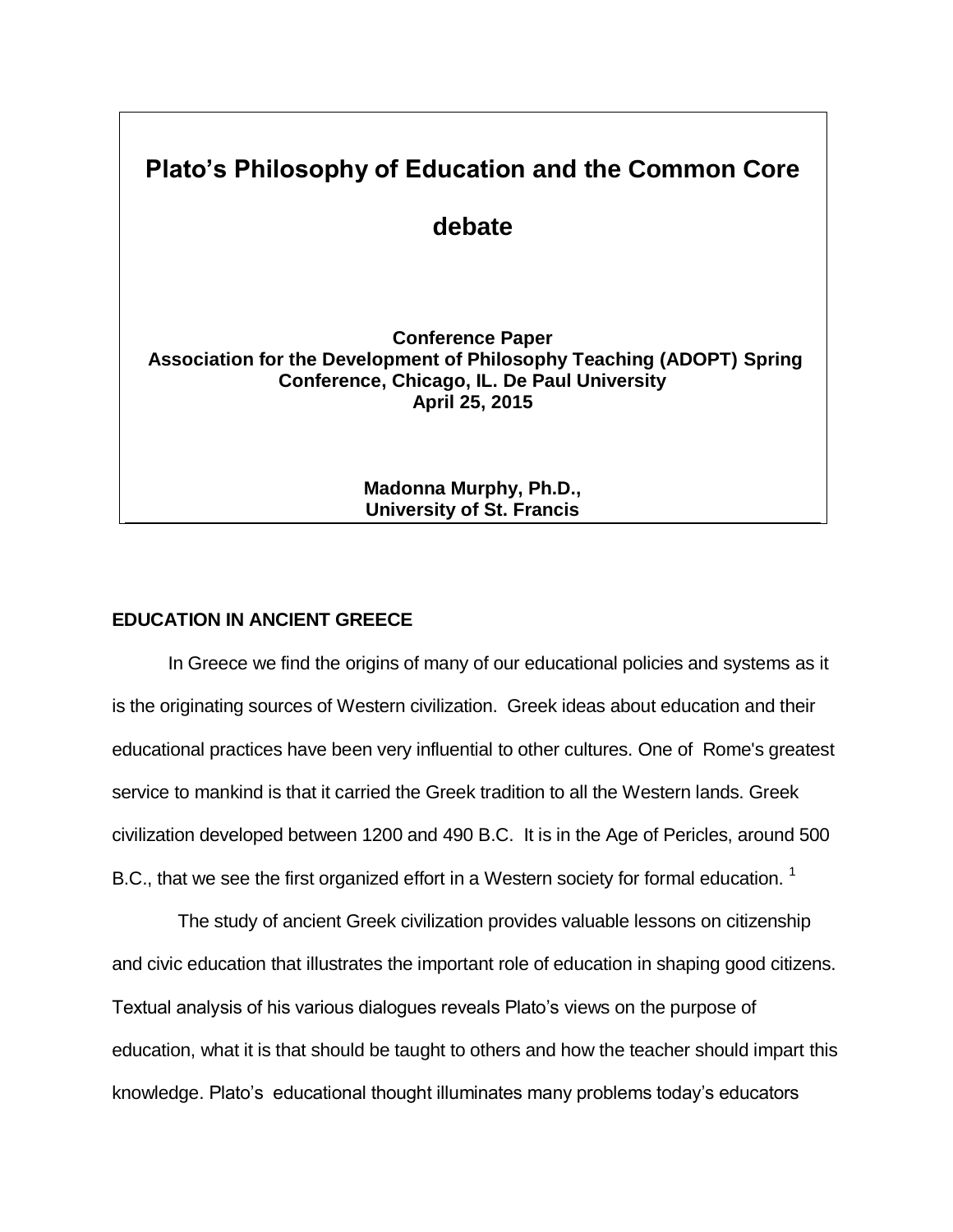face: Who are worthy models for children to imitate? How does education help to shape good citizenship? How does education serve humankind's search for truth? In particular we will extrapolate Plato's response the current common core debate.

## **PLATO'S LIFE AND FAMILY**

We know about Plato and his family from the comments he makes in his dialogues. Plato was born in 427 B.C., the son of Ariston and Perictione, both of whom were descended from distinguished Athenians of royalty. His father died when Plato was a few years old and his mother remarried a friend of the great Athenian statesman Pericles which meant that Plato was familiar with Athenian politics from childhood and was expect to take up a political career himself. $^2$ 

 Plato received the typical education of a youth in Athens, where the education of the young was looked at as a public rather than a private matter and was entrusted exclusively to professional hands. In the Republic, Plato outlines the normal education of a Greek boy, which he also received – learning to read and write and study the poets. Education began in Athens around 640-550 BC with Solon's edict that every boy should be taught to swim and to read in schools and *palestras***,** or the gymnastic schools**.** Solon did not define the curriculum or the methods but only the age and rank of students and the qualifications of the pedagogues, that is the slaves who tutored each student**.** Athenian citizens were expected to be able to read and write, to count and sing or play the lyre. Schools in Athens were not a creation of the state but a private enterprise with the teacher supported by tuition payments. School was not compulsory in Athens, nor was it open to all, but only to the male children of the citizens. Between the ages of eight and sixteen some Athenian boys attended a series of public schools.  $^3$  The Athenian educated ideal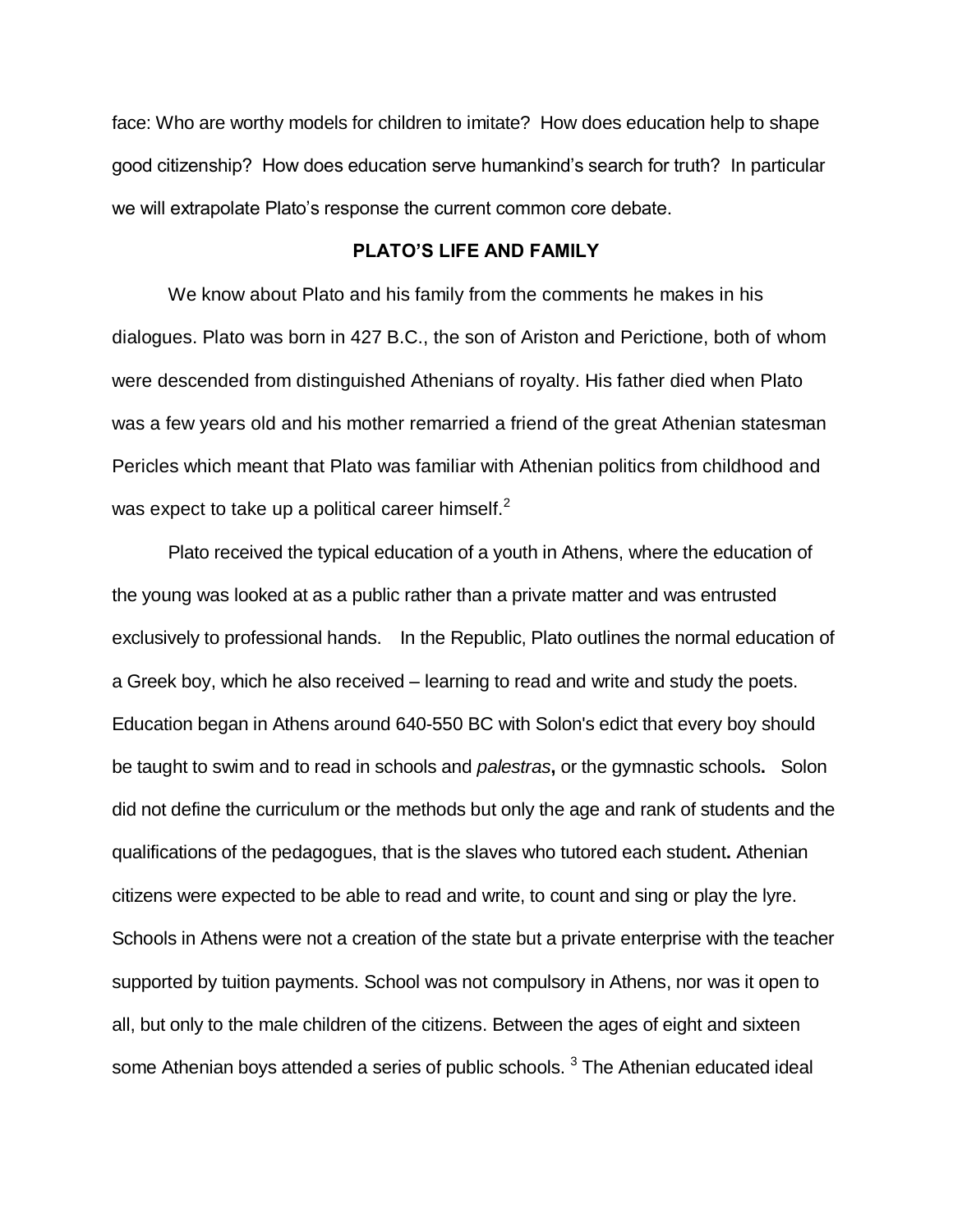was a well-rounded, liberally educated individual who was capable in politics, military affairs and general community life and could take part in the direct participatory democracy.

## **Education of Athenian women**

The aim of education for Athenian women was more at the level of training, enabling them to master domestic tasks rather than intellectual. Most Athenian girls were only educated in the home. A few women's schools existed. Sappho of Lesbos, most notably, operated a school that taught women of rank such subjects as singing, music, dancing, and sports.<sup>4</sup> Most characteristic of Athenian life was the general opinion that education – culture and civic education– was an art to be learned by each individual.  $5$ This is particularly strong in Plato's philosophy of education. He was the first to suggest equal education for men and women; based on their natural ability. He was perhaps influenced by the system of education developed in the south of Greece in Sparta.  $^6$ 

 We see the influence of this Spartan philosophy of education in the system worked out by Plato in his *Republic.*

For Plato grew up in a city at war; the Peloponnesian war began before he was born and lasted until he was 23 years old. The demoralization of Athens due to defeat during the war led to an oligarchy revolution, followed by a savage tyranny that finally gave way to the re-establishment of a democratic constitution. During this turmoil, Socrates was put to death on a charge of impiety and corrupting the youth. Some scholars maintain that Plato served as the "defense attorney" for Socrates during his trial. The fact that he lost the case and his beloved mentor had a profound effect on him made him anxious to preserve the memory of Socrates.<sup>7</sup>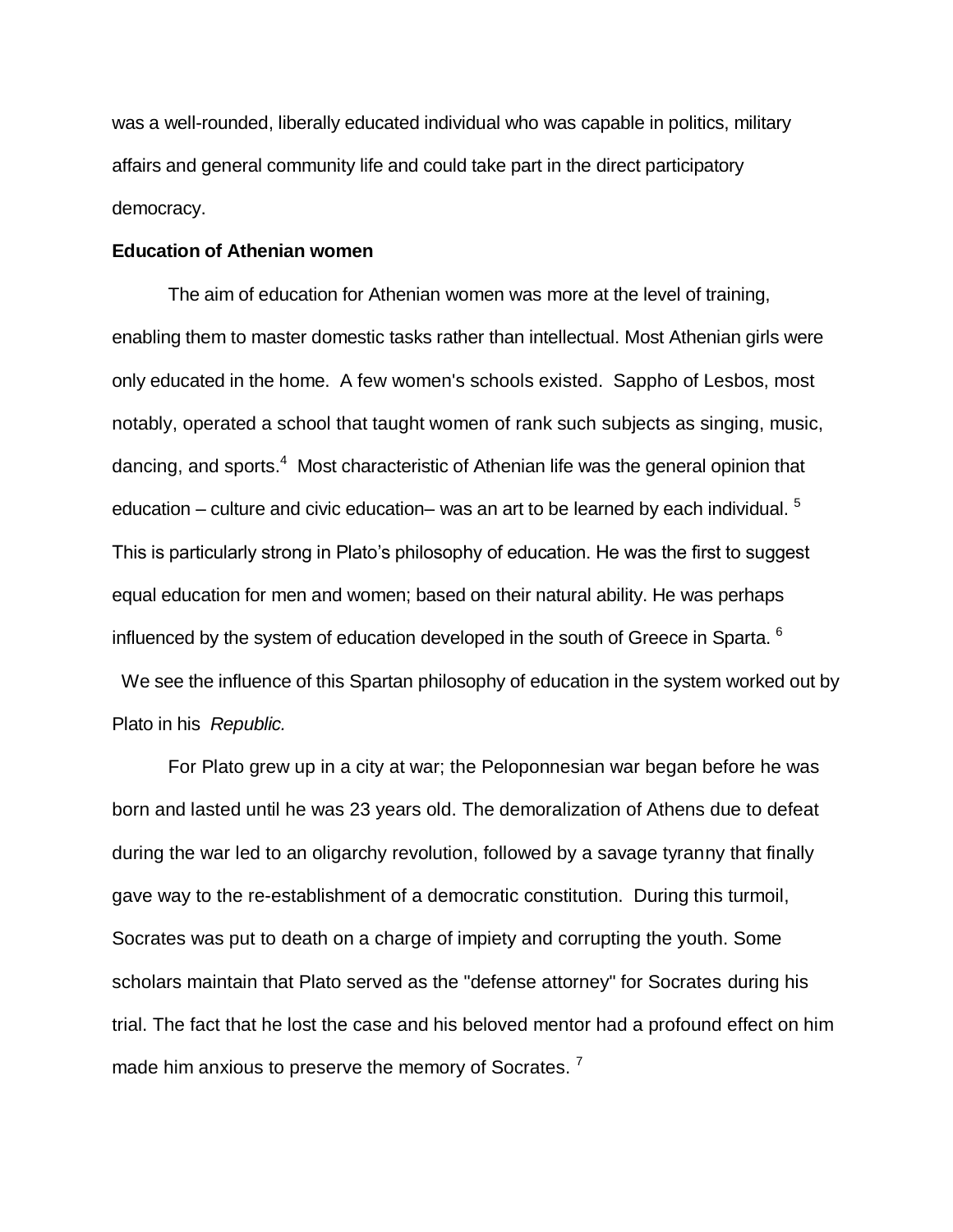## **The Academy**

Plato founded **The Academy** in 387 BC, the first institution of higher learning in Greece. It became the intellectual center in Greece and the equivalent of the first university in the history of Europe. It continued for over 900 years until it was dissolved by Justin in 529 A.D. along with other Pagan institutions.<sup>8</sup> The ultimate object of all activities at The Academy was to achieve final philosophic truth. The method of teaching was by question and answer, argument, and discussion. Plato did give some lectures but his main method was oral discussion and dialogue (comparable to the modern day seminar class). The subjects taught at the academy included philosophy, mathematics, astronomy, and geometry. <sup>9</sup> It is interesting to note that two women students were members of the academy: the idea of collegiate co-education is apparently as old as the idea of a college itself. This, like other ideas proposed by the school, provoked criticism, as higher education for women went directly against the tradition of the times.**<sup>10</sup>** The Academy was a great success. Aritostle came to Plato's Academy in 367 B.C. at the age of 17 and remained there until Plato died in 347 B.C. Plato wrote the *Meno* and *Protagorus* around the same time as he founded the Academy; one can clearly see in the dialogues how much Plato was thinking about education and educational issues at the time.<sup>11</sup>

## **Plato the philosopher**

Plato dedicated his life to the vindication of Socrates' memory and teachings. He wrote 34 dialogues, with **The Republic** in the middle. It is of general consensus that the first dialogues written by Plato were the immortalization of his mentor's thoughts, and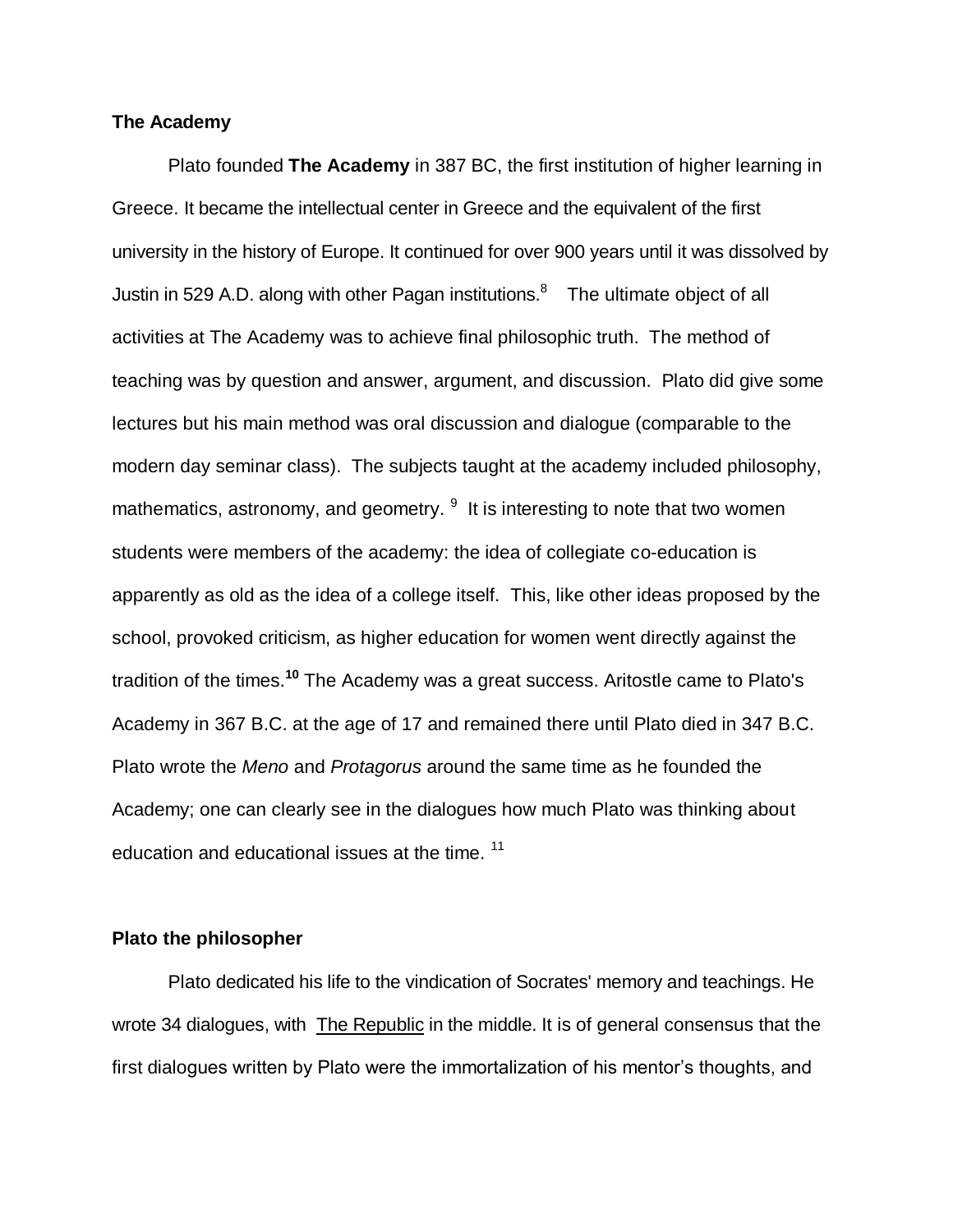indeed a uniquely distinctive Socratic philosophy and philosophy of education is presented in these works. Beginning with the Republic and the following later dialogues, a Platonic philosophy and philosophy of education is outlined.

Plato remained at the Academy teaching, writing, and living comfortably until he died in 347 B.C. at the age of 81. Aristotle eulogized his teacher by saying that Plato "clearly revealed by his own life and by the methods of his words that to be happy is to be good." <sup>12</sup>

## **PLATO'S CONTRIBUTION TO EDUCATIONAL THOUGHT**

One of the astounding facts in the history of culture is that the first coherent treatise on government and education which we possess in Western civilization, Plato's *Republic,* is the most profound. Plato's penetrating mind revealed the problems with which mankind has struggled, consciously or unconsciously, ever since it has had an organized society and education. Plato treats the subject of education in *The Republic* as an integral and vital part of a wider subject of the well-being of human society. The ultimate aim of education is to help people know the Idea of the Good, which is to be virtuous.  $^{13}$  According to Plato, a just society always tries to give the best education to all of its members in accordance with their ability.

## **Plato's Philosophy of Education**

In *The Republic*, Plato sets up a theory of what education means for both the individual and the state, focusing on the important role of those who must carefully choose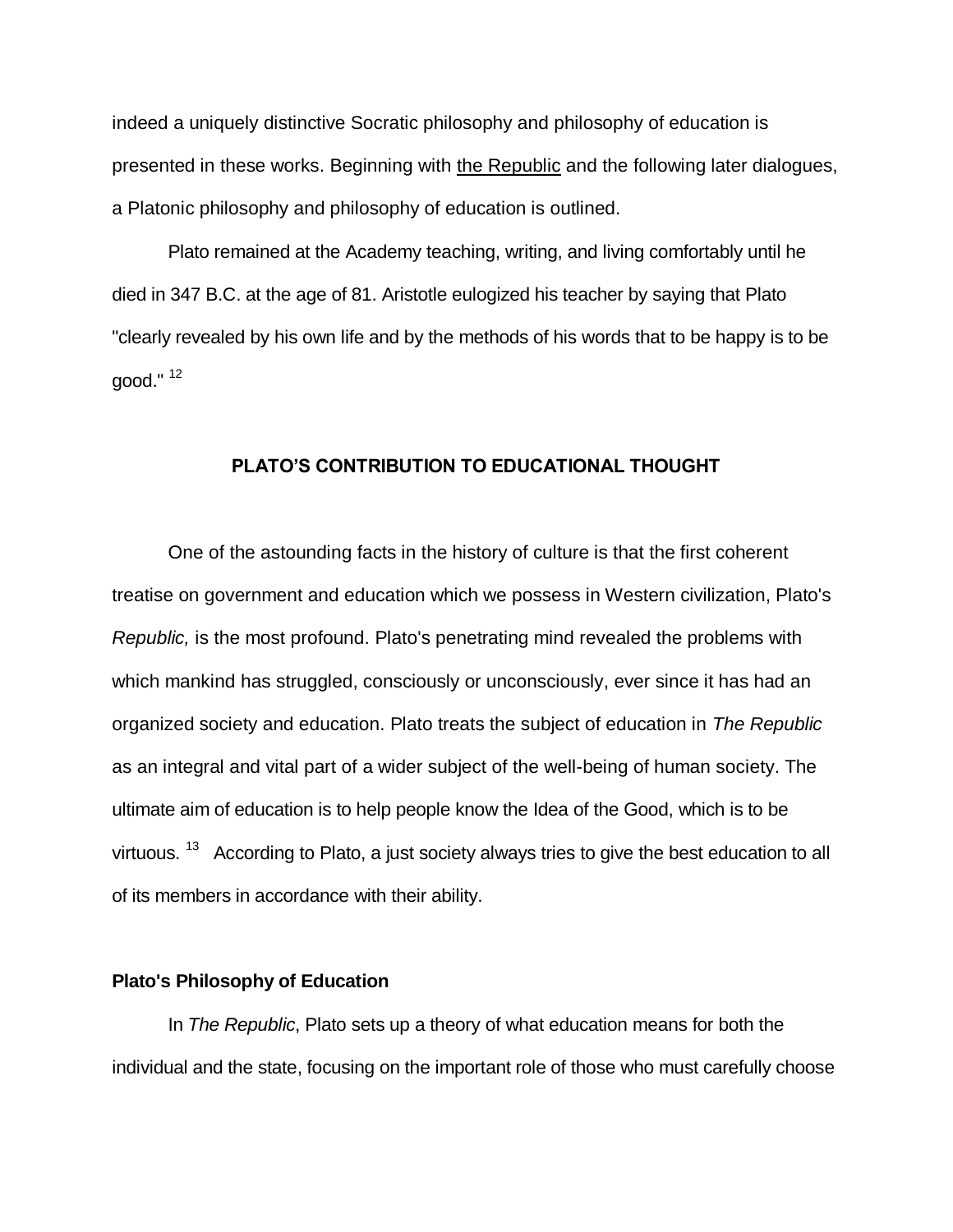the material to teach the future guardians of the state. Implicit in a philosophy of education is an underlying understanding of who the student is to be educated; in other words what is Plato's philosophy of the human person? Plato explains his philosophy of the person in several dialogues, the *Republic, Timeaus, the Laws*. In Platonic philosophy, the highest faculty for man is reason which is rooted in the spiritual soul. In the *Laws* x. 892 he states: *the soul is one of the first existences, and prior to all bodies, and it …governs all the changes and modifications of bodies*. In *The Republic, book IV.*. he proposes a tripartite nature to the soul; the soul consists of three "parts" – *the rational part, the courageous or spirited part and the appetitive part* 441d. In *Timaeus* 70a Plato locates the rational part of the soul in the head, the spirited part in the breast and the appetitive part in the stomach. The soul, especially the rational soul, is immortal according to Plato and in some way has pre-existent knowledge which must be 'drawn out' by the process of education. He says:

*That part of the soul, then, which partakes of courage and spirit, since it is a lover of victory, they planted more near to the head, …. And the heart, which is the junction of the veins and the fount of the blood which circulates vigorously through all the limbs, they appointed to be the chamber of the bodyguard, to the end that when the heat of the passion boils up, as soon as reason passes the word round that some unjust action is being done* 

Plato saw equality in men and women in their personhood as so he was one of the first to propose equal education for men and for women based on their ability to learn, not on their gender. In the Republic he states

"*If women are to have the same duties as men, they must have the same nurture and education?.. Then women must be taught music and gymnastics and also the art of war, which they must practice like the men? Book V*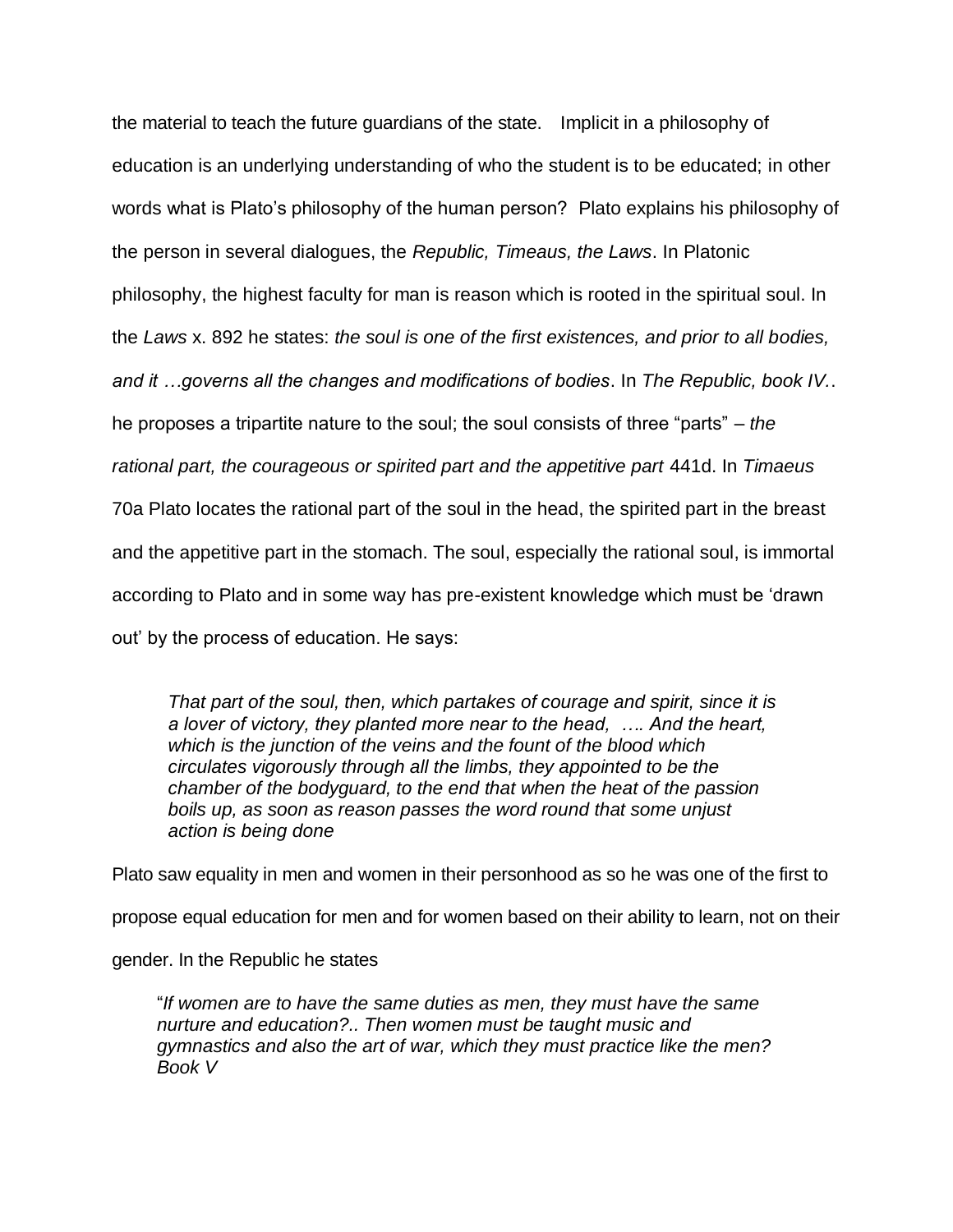The teacher's role is to be both a master and a mentor for the student. Regarding the teaching of the 'vocational subjects' the teacher would 'train' the students in order for them to learn the arts, crafts and job skills necessary. The student would learn by observing the teacher, participate in the activity under the direction of the expert and then imitated the movements and skills of the teacher, practicing until he or she has mastered the skill. The apprentice must abide by the methods of his master. This brings us to a more important role for the teacher in the Platonic system of education and that is the relationship that should from between the teacher and the student. Plato feels that learning will take place more easily when the learned and the teacher have a great love for one another, for thus, the young students will be willing to listen to the master and try to emulate him because he loves him. The teacher must have a deep affection for his/her students in order to be successful teaching them.

*But are we to believe that …Protagorus and many others are able by private teaching to impress upon their contemporaries the conviction that they will not be capable of governing their homes or the city[1](http://www.perseus.tufts.edu/hopper/text?doc=Perseus%3Atext%3A1999.01.0168%3Abook%3D10%3Asection%3D600d#note1) unless they put them in charge of their education, and make themselves so beloved*   $\int$  *for this wisdom<sup>[2](http://www.perseus.tufts.edu/hopper/text?doc=Perseus%3Atext%3A1999.01.0168%3Abook%3D10%3Asection%3D600d#note2)</sup> that their companions all but<sup>[3](http://www.perseus.tufts.edu/hopper/text?doc=Perseus%3Atext%3A1999.01.0168%3Abook%3D10%3Asection%3D600d#note3)</sup> carry them about on their shoulders. The Republic Book X, 600*

Plato's curriculum is careful chosen to include training for the spirit (music) and training for the body (gymnastics), with more difficult academic subjects added when the child is developmentally ready. In the Republic, Book II, Plato tells Galucon.

"*What will be the education of our heroes? --the two divisions, gymnastics for the body, and music for the soul. gymnastic has also two branches—dancing and wrestling Music includes literature. they will begin by telling young children fictious stories; ... But it is important than only good stories be told so there must be censorship of the writers of fiction, keeping the good, and rejecting the bad; authorizing mothers and nurses to only tell their children the good ones only.*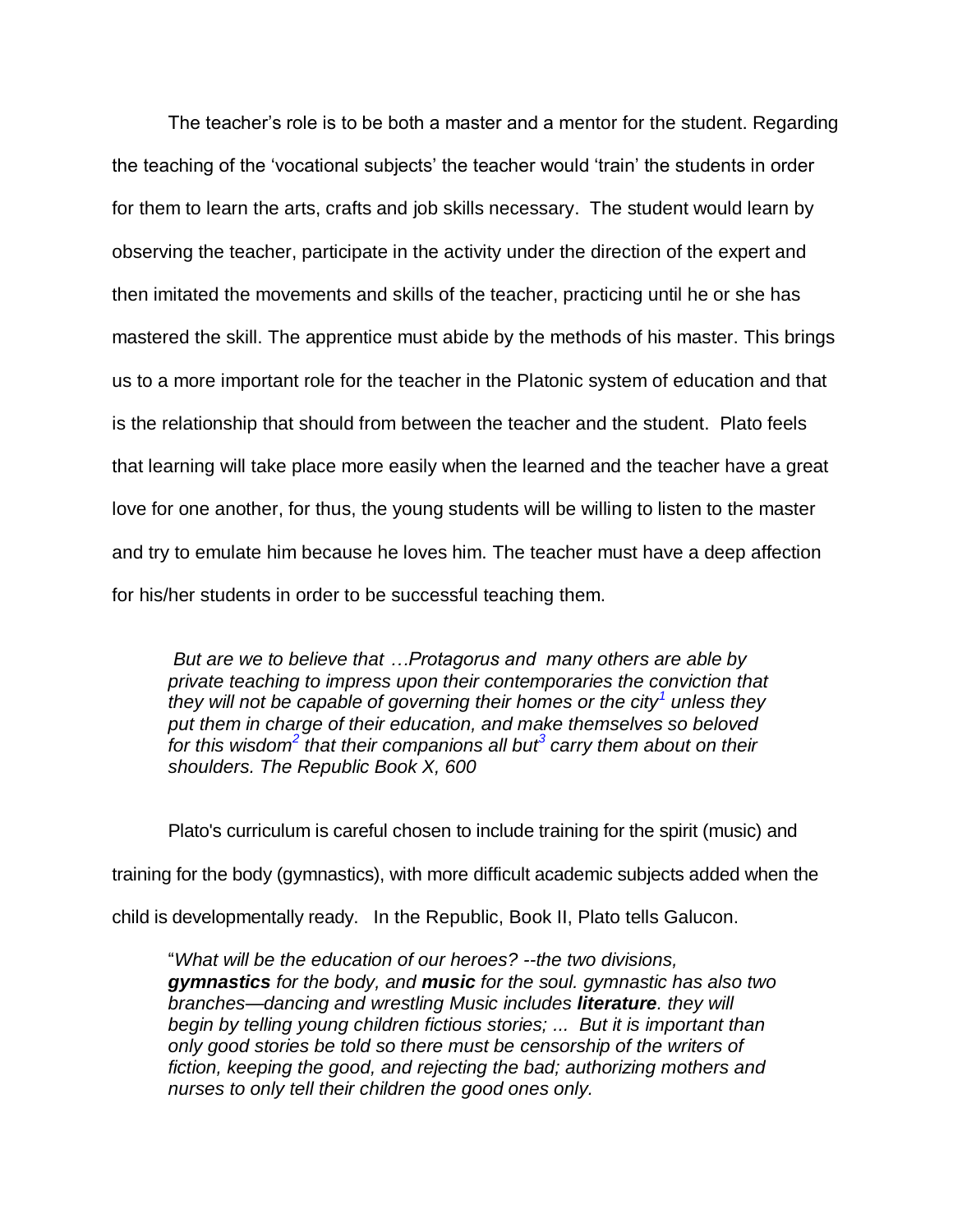*At the age when the necessary gymnastics are over: the period, whether of two or three years, those who are selected from the class of twenty years old will be promoted to higher honor, and the sciences which they learned without any order in their early education will now be brought together, and they will be able to see the natural relationship of them to one another and to true being.*

*who are most steadfast in their learning, and in their military and other appointed duties, when they have arrived at the age of thirty will have to be chosen by you out of the select class, introducing them to dialectic the study of philosophy …for five years, At the end of the time they must be sent down again into the den and compelled to hold any military or other office which young men are qualified to hold for Fifteen years …and when they have reached fifty years of age, then let those who still survive and have distinguished themselves in every action of their lives, and in every branch of knowledge, come at last to their consummation: the time has now arrived at which they must raise the eye of the soul to the universal light which lightens all things, and behold the absolute good; for that is the pattern according to which they are to order the State and the lives of individuals, and the remainder of their own lives also; making philosophy their chief pursuit, but, when their turn comes, toiling also at politics and ruling for the public good, not as though they were performing some heroic action, but simply as a matter of duty; for you must not suppose that what I have been saying applies to men only and not to women as far as their natures can go.*

We see that Plato supported a type of vocational education, education to complete your

role in life; education for the producer, the guardians and the philosopher kings, enough

education to do your job well, but each grouped according to one's abilities. Just as he

said for me, he said for women

"*One woman has a gift of healing, another not; one is a musician, and another has no music in her nature? And one woman has a turn for gymnastic and military exercises, and another is unwarlike and hates gymnastics? Republic V*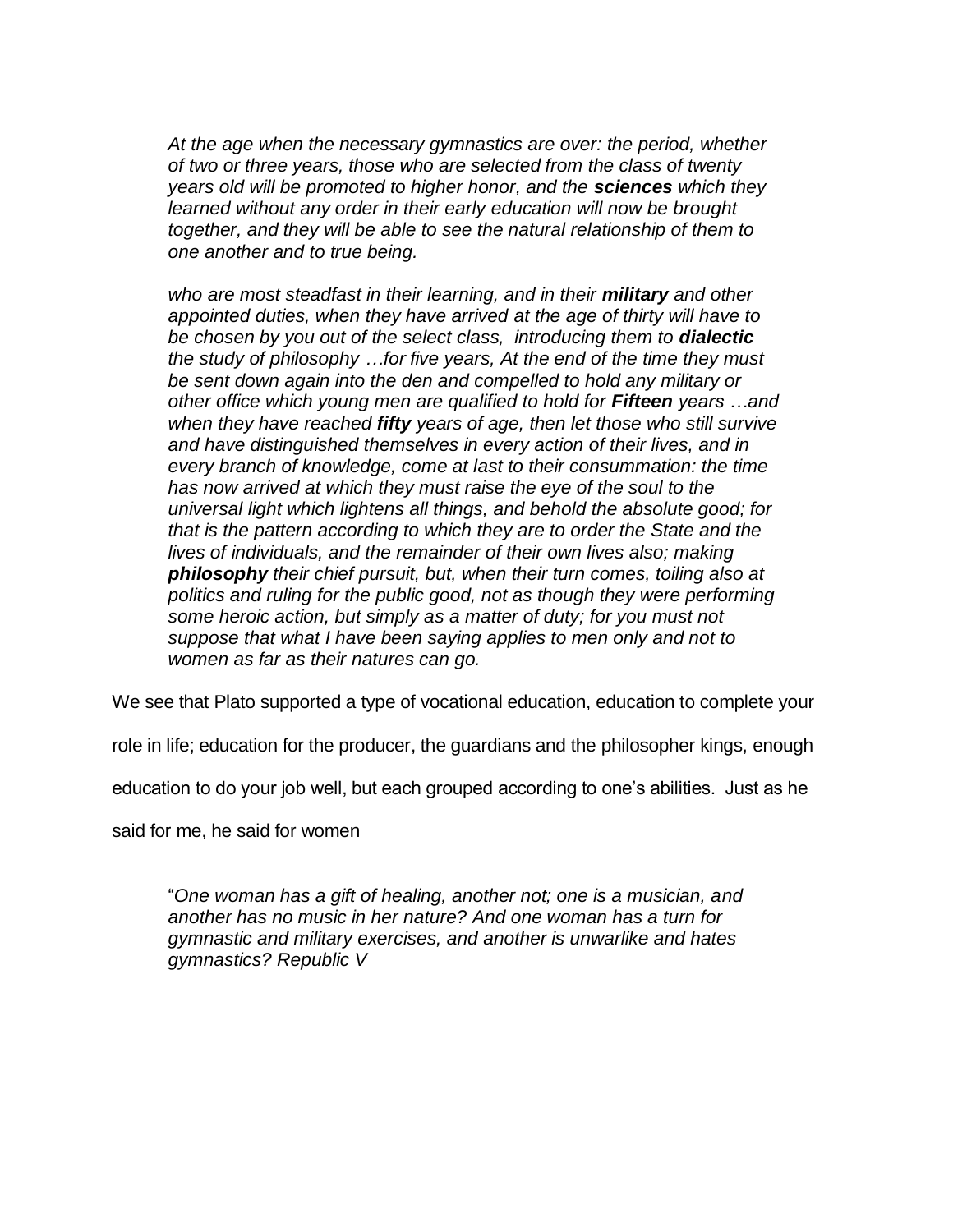## **Plato's Contribution to the Common Core debate**

In as much as the common core states that "*The standards were created to ensure that all students graduate from high school with the skills and knowledge necessary to succeed in college, career, and life, regardless of where they live."* He would be in favor of them if they are truly tied to specific skills needed in various career jobs as we can see that he was a proponent of 'vocational education' or getting the education that you need in order to do a particular job; but in the sense that the common core standards are "to be clear, consistent guidelines for what every student should know and be able to do in math and English language arts from kindergarten through 12<sup>th"</sup>, I think Plato would agree with those parents who protest against the common core saying that they are lowering or education by specifying minimum standards for all. Plato would not support the common core in that he sees that education should be different for those who possess more ability. In that the Common Core says it "focuses on developing the critical-thinking, problem-solving, and analytical skills students will need to be successful." Plato would be in favor of it as he insists on the great importance of role of education, to bring the young to gradually behold eternal and absolute truths and values; to be saved from passing their lives in the shadowworld of error, falsehood, prejudice and blindness to true values. The allegory of the cave in the Republic makes clear that the 'ascent' of the line was regarded as progress, but a progress that needs effort and mental discipline to be realized, thus the importance of education. For Plato, education is a matter of leading a person from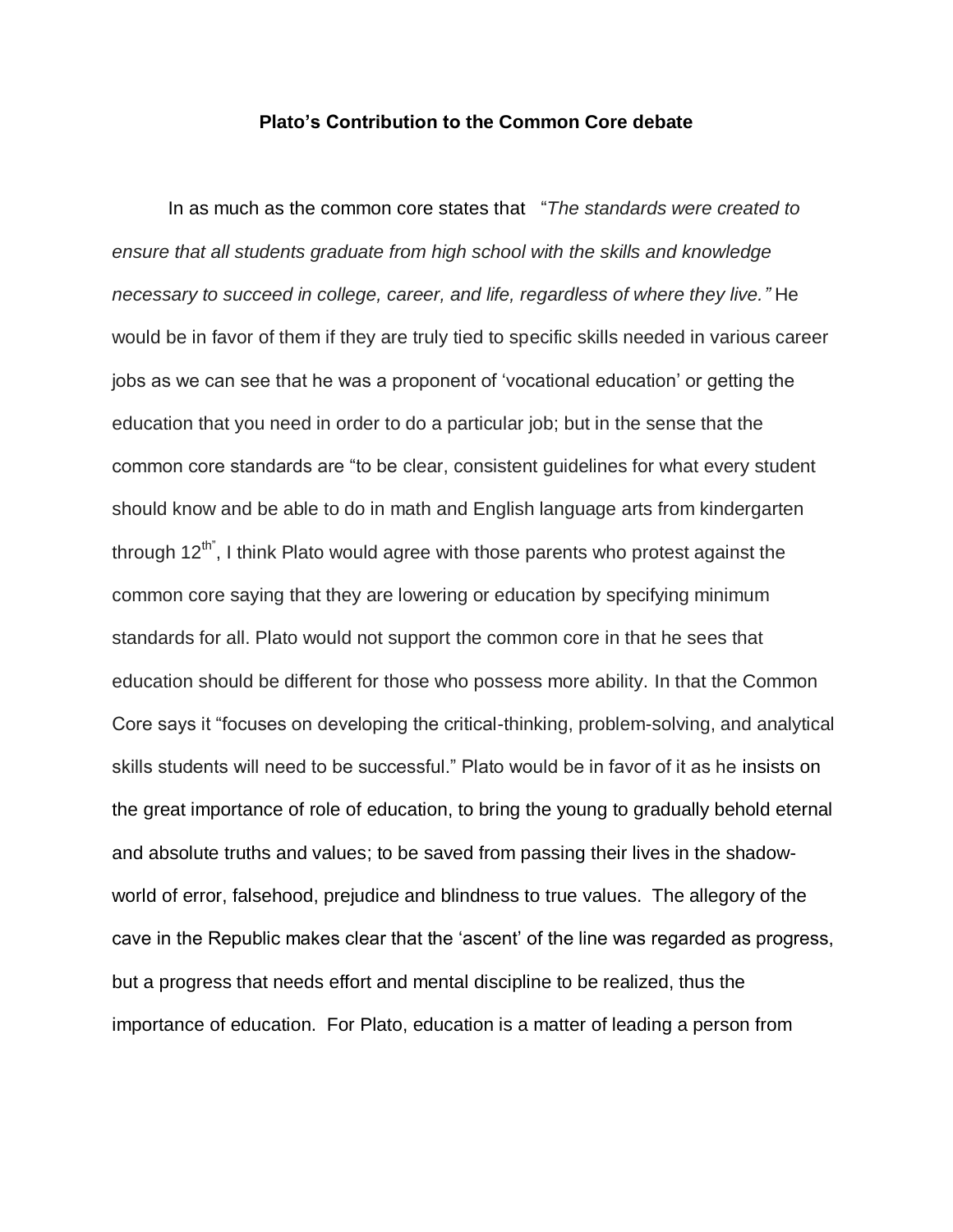mere belief to true knowledge. This education is of primary importance in the case of those who are to be statesmen, and leaders.

Plato's educational theories have the practical aim of training for citizenship and leadership; his chief interest is education for character. <sup>14</sup>

An important maxim proposed by Plato is, "The quality of the State depends on the kind of education that the members (groups) of the state receive" and so again he would be in favor of the American federal government promoting the various states adoption of the common core standards

Plato followed the question-answer method employed by Socrates, especially at the advanced levels of education. By using penetrating questions, the teacher can go beneath the surface of the things which the sense perceive and arrive at a purely intellectual understanding of the essence behind the objects of sense. The good teacher must become a dialectician who does not permit students to accept the appearances of things, but makes them use the eyes of the soul to perceive their real meaning. The teacher thus brings out the truth which is in the mind of the student, taking him out of the realm of sense experience. This dialectical method forces the student to leave the realm of sense knowledge with practical applications to life and soar to the heights of pure reason. "*This is the alternative I choose," he said, "that it is for my own sake chiefly that I speak and ask questions and reply." Book VII, 528.* Plato's method support the 'deep thinking and close reading methods' proposed as important to the common core curriculum.

Another method used by Plato, but often overlooked when synthesizing his philosophy of education, is his use of imaginary situations. Plato asks his audience to project themselves into these problematic situations, or case studies as we call them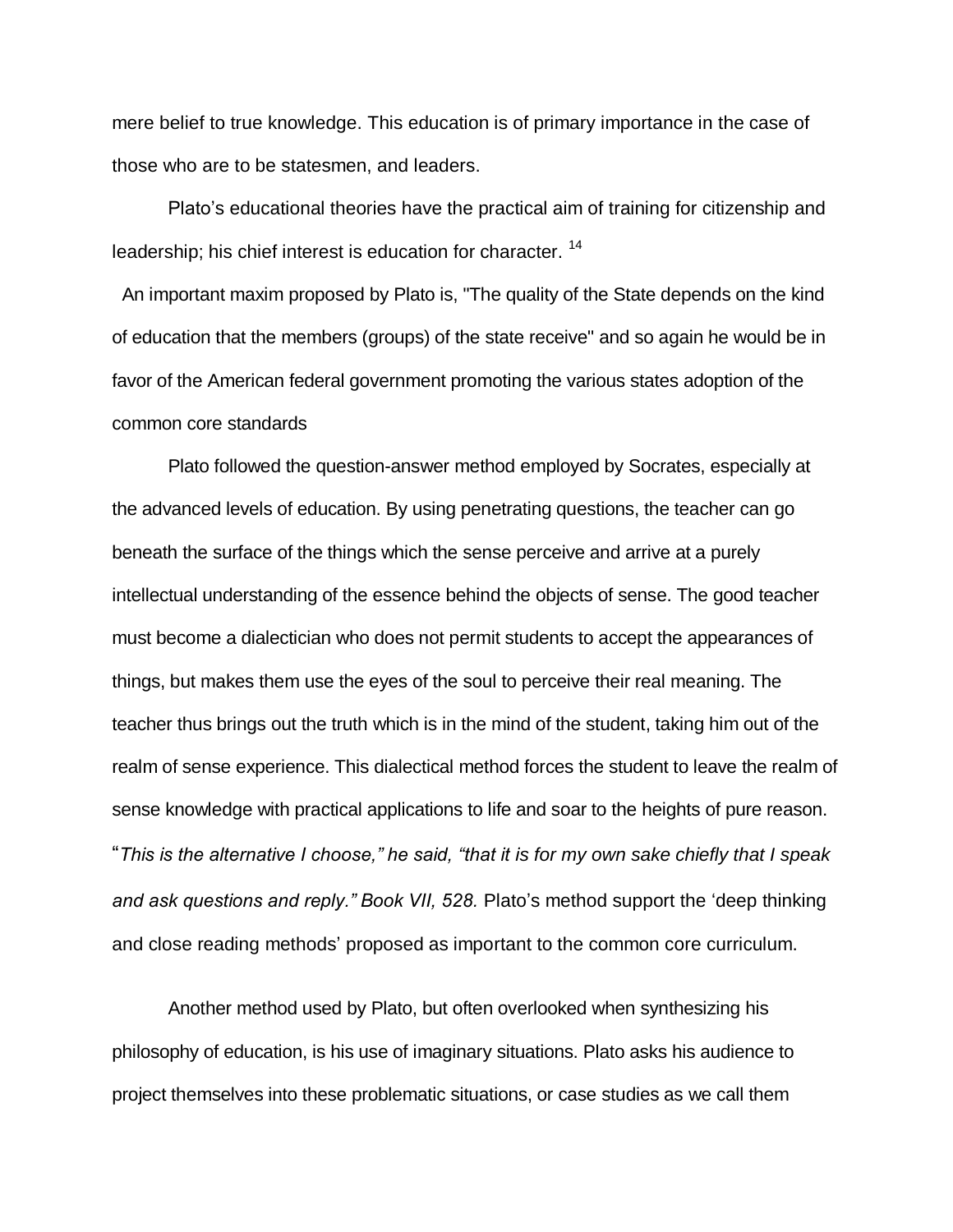today, and reason about them, solving the problem by posing the ifs ands, buts, pros and cons.

*When a man tries by discussion--by means of argument without the use of any of the sense--to attain to each thing itself that which is and doesn't give up before he grasps by intellection itself that which is good itself, he comes to the very end of the intelligible realm just as that other man was then at the end of the visible Republic Book VII (532b).* 

The purpose of education is directed toward the attainment of man's highest good in its possession is true happiness. The goal of education is the true development of man's personality as a rational and moral being, the right cultivation of his soul, the general harmonious well-being of life. When a person's soul is in the state it out to be in, then that person is happy. Thus education must help man to develop balance and a true blend; it must address both the life of the mind and a correct life of sense pleasure in due proportion. The purpose of education is to help the students to grow and develop their character and ability to do good. Plato accepted the Socratic identification of virtue with knowledge found in *Protagorus* and that if virtue is knowledge, it can be taught found in *Meno* and thus in the *Republic* he says *It is only the philosopher who has true knowledge of the good for man. Happiness must be attained by the pursuit of virtue which means to become in as like to god as possible for man to become*. Will the common core curriculum lead to college and career readiness and true happiness? That has yet to be seen.

#### **Reference Notes**

 $\overline{a}$ 

<sup>1</sup> Griffin,Mark. 2001. *Public and Private in Early Greek Education*. , p. 66-67

<sup>2</sup> Day, Jane. 1994. *Plato's Meno in Focus*. London: Rutledge, p. 4-5

<sup>3</sup> Griffin, Mark. p. 46-7, Gutek, Gerald. 1995. *A History of the Western Educational Experience*. Prospect Heights, IL: Waveland Press, Inc., p. 29, Marrou,H.I. 1982. *A History of Education in Antiquity*. Madison: University of Wisconsin Press, p. 63